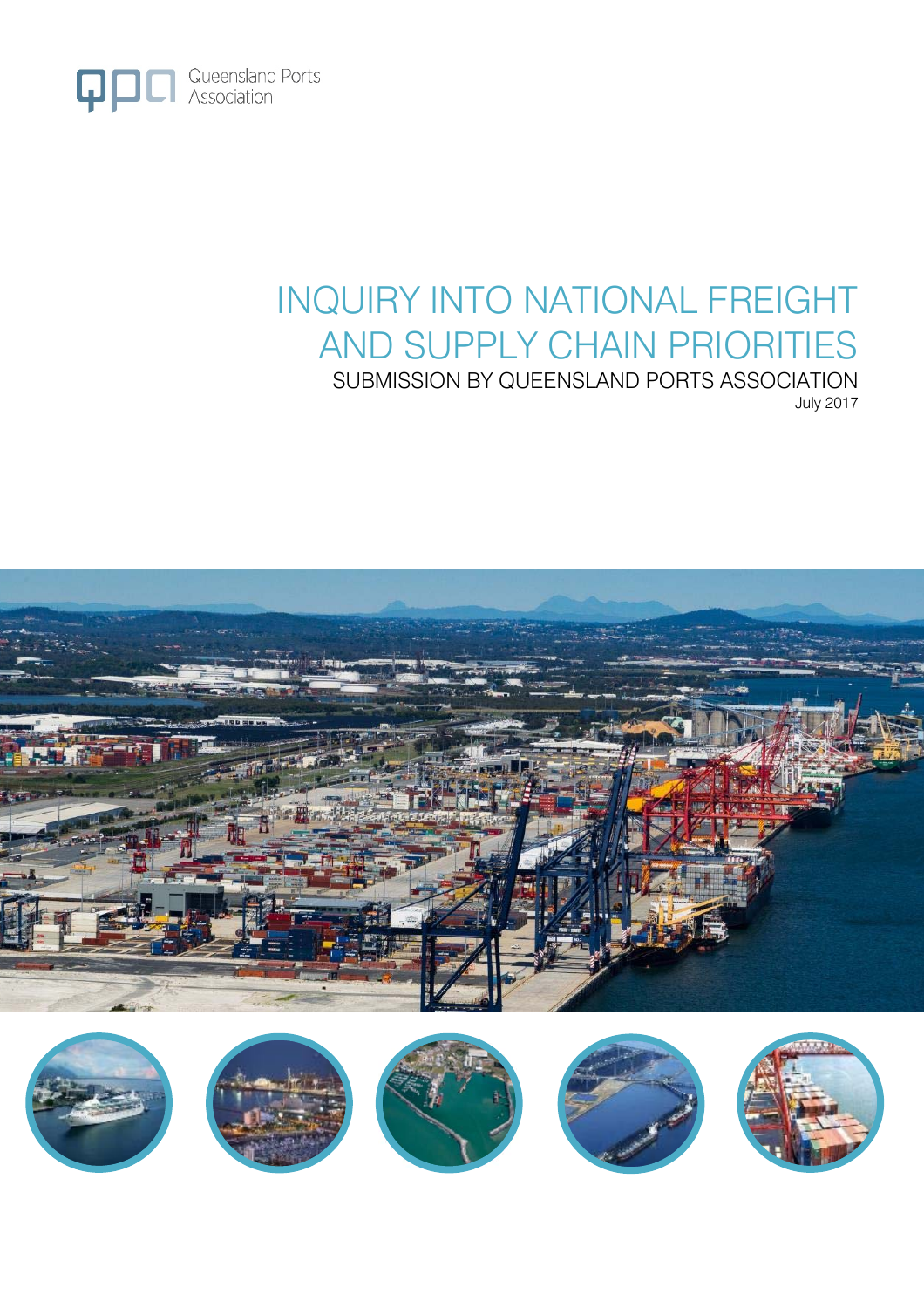

#### **Introduction**

We thank you for the opportunity to comment on the *National Freight and Supply Chain Priorities Discussion Paper*, and strongly support the Inquiry to investigate ways to lift productivity and improve efficiency of Australia's freight and supply chain infrastructure.

As the gateways for international and domestic trade, seaports are critical to Australia's freight network, with over 90% of freight to and from Australia by tonnage going through ports.

Queensland Ports Association (QPA) represents the five (5) port corporations (1 private, 4 State Government Owned Corporations) which own and manage Queensland's 15 trading ports. Covering almost 7,000 kilometres of coast line and 22% of Australia's land mass, Queensland's ports play a vital role in servicing 4.7 million people living in major urban centres and remote and regional centres, as well as major mining provinces and rich agricultural precincts. Queensland's ports also support significant cruise tourism operations and provide strategic naval capabilities.

QPA is pleased to provide this submission in response to the Discussion Paper. The matters of key priority for Queensland's Ports include:

- Protecting ports and end-to-end supply chain corridors as nationally significant infrastructure;
- Ensuring sea channels are able to maintained and expanded to cater for bigger ships;
- The need for a targeted review of freight policy to support coastal shipping;
- Recognition that regional ports play a significant role in the national economy and social structures.

QPA would welcome the opportunity to meet with members involved in the Inquiry and the expert panel to discuss this submission and the challenges and opportunities for improving freight efficiency and competitiveness further. Enquiries can be directed to Ranee Crosby, rcrosby@townsvilleport.com.au and Phone: 07 4781 1521.

## Chris Boland Chair, Queensland Ports Association

#### What is Moving Where, Why and How

Queensland's Ports combined handle around 330 million tonnes of freight worth more than \$100 billion each year.

#### Queensland Ports Key Commodities (By Tonnage) 2015-2016



Queensland's ports also handle around 1.2 million TEU's and 250,000 motor vehicles, predominantly through the Port of Brisbane, and around 260,000 head of live cattle through the Port of Townsville. Queensland's ports also support significant tourism operations with 326 cruise ship visits in 2015-2016, and provide strategic naval capabilities.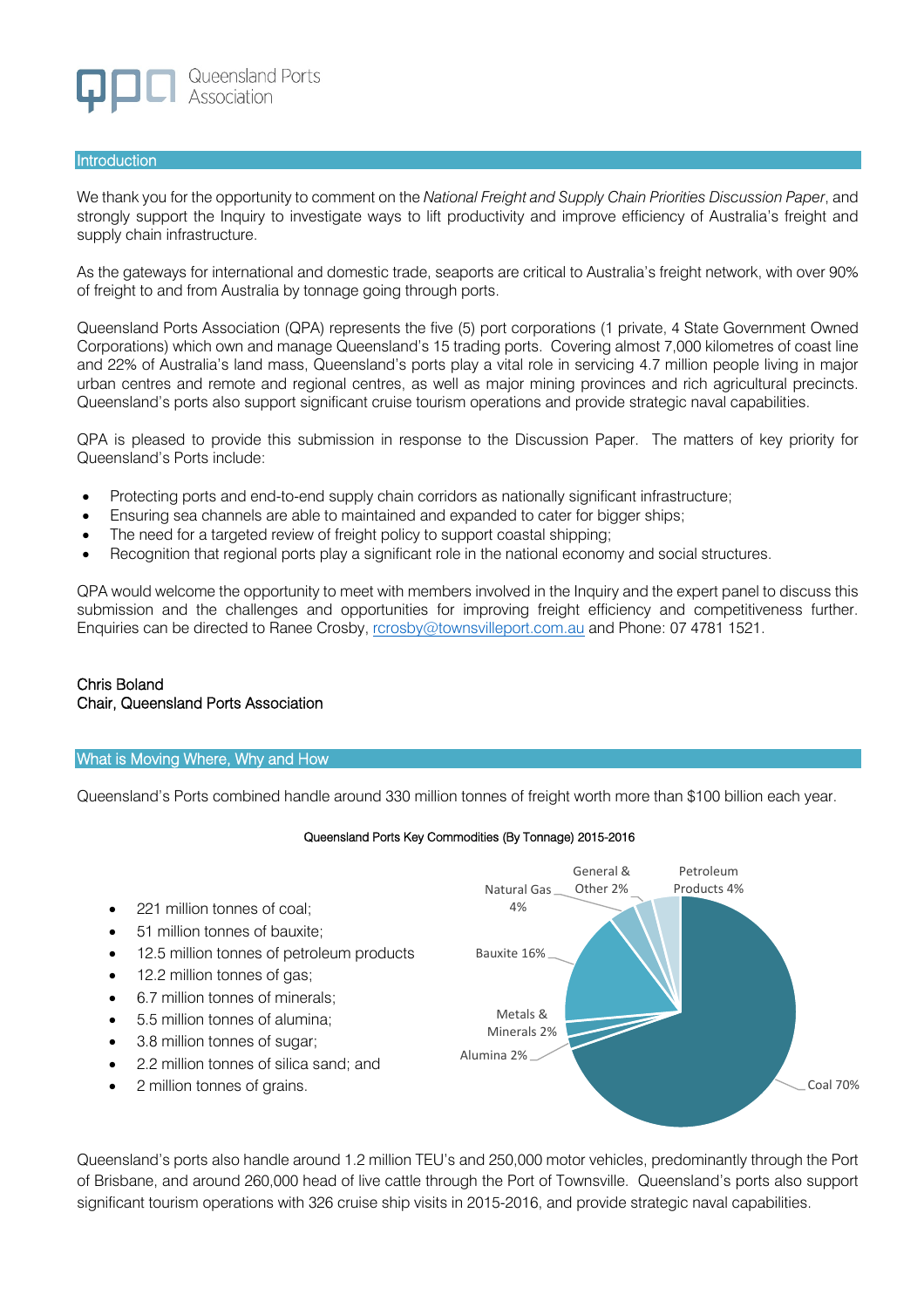Queensland's 15 trading ports cover almost 7,000 kilometres of coast line and service 4.7 million people living in major urban centres and remote and regional centres spanning 22% of Australia's land mass. These ports also service major mining provinces and rich agricultural precincts which are often located extensive distances from the location of sea ports.

The movement of freight within Queensland is dominated by road (69%) and rail (29%), with sea freight only moving 2% of cargo. The vast majority of coastal shipping within in Queensland is in dry and liquid bulk occurring within closed supply chains, where low value, high tonnage, long distances and handling requirements for bulk commodities combine to make this sector suited to coastal shipping. This includes for example bauxite between Weipa and Gladstone and cement between Gladstone and Townsville.

In terms of movement of freight from source locations to port, bulk commodities are typically railed from mines and mills to ports as large volumes and long distances make this economically feasible. Smaller volume operations in mining and agriculture generally are trucked. The majority of container freight, motor vehicles, live cattle etc is trucked.

#### Competitiveness in Australian Freight Sector

## Coastal Shipping

While coastal shipping is the safest, most environmentally sustainable and economic mode of transport across longer distances, coastal shipping has had limited success in being competitive against other modes in Queensland and Australia. Coastal shipping would enable overall efficiency gains in the movement of freight, maximising the efficient use of existing assets. Increasing freight load on coastal shipping would contribute to significantly reduced congestion on roads and allow for future freight growth. Coastal shipping also enables the movement of cargo in bulk, and cargo that is too large to be carried by other modes of transport, reducing safety risks on roads that are utilised by the public.

Containerised and break bulk transport in particular is dominated by road and rail modes due to a lack of competitive neutrality, and the current low efficiency of coastal shipping services. There is currently not a level playing field amongst the various transport modes due to the different ownership models and various government policies and subsidy arrangements that have been in place over long periods of time.

Coastal shipping must be a viable freight alternative and reforms must be implemented to achieve this. The infrastructure already exists in Queensland Ports and with the broader maritime sector to significantly ease the burden on existing freight and supply chain networks. Coastal shipping reforms can be undertaken at negligible cost and deliver reduced end costs to consumers. Utilisation of coastal shipping would enable the 'latent capacity' of international container ships on voyages between Australian ports and integration of domestic and international supply chains.

Coastal shipping needs to investigated and evaluated as part of an integrated freight transport model, "right mode for the right load"

#### Rail Transport

Ports are the international gateways for freight, with around 90% of Australia's trade going through ports. However getting products to port for export or getting goods to consumers from ports is not always well planned or efficient. First and last mile issues are a significant challenge to many Queensland Ports, particularly in relation to efficient use of rail networks in a State as vast as Queensland.

At Queensland container ports, off dock intermodal facilities (the interface between rail/road and container terminals) are critical for the efficient movements of containers. Investment into intermodal infrastructure is required to manage ever growing container imports and to service the growth potential of key agricultural and resource exports throughout regional Qld.

The development of dedicated/segregated rail freight corridors to ports is also vital. Current freight services often share the same corridor as passenger rail services. The potential to maintain or grow rail freight using these lines is constrained as a result of the increasing frequency of, or priority given to, passenger rail services. Without significant improvements and/or development of new dedicated freight rail corridors, productivity will decline and trade will be constrained.

Port of Brisbane's Port Rail Connection (PRC) and Port of Townsville's Eastern Access Rail Corridor (TEARC) are examples of dedicated rail freight corridors.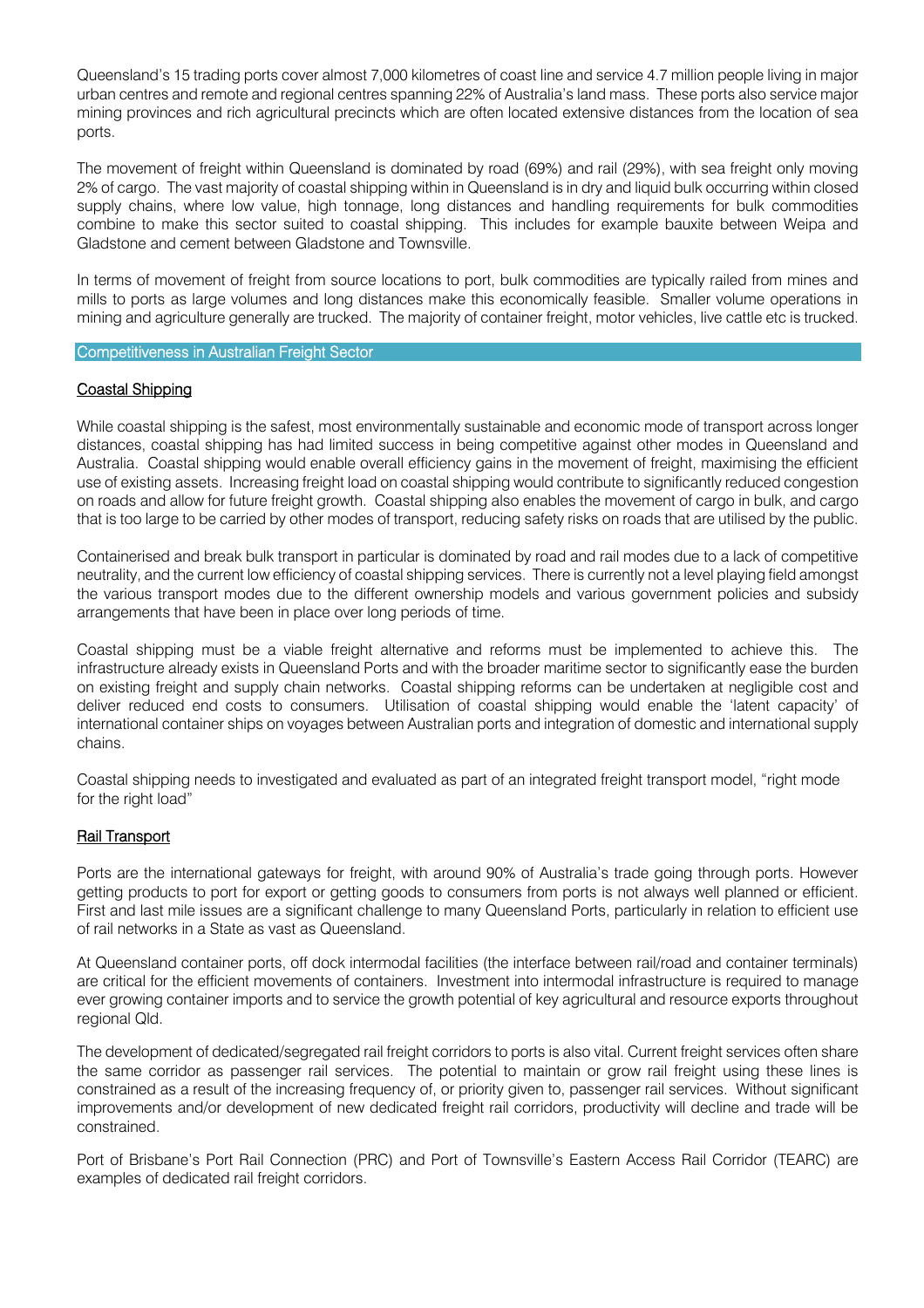In Brisbane's case, the PRC will:

- Reduce growing congestion,
- Improve road safety;
- reduce road capital and maintenance costs;
- reduce greenhouse emissions;
- improve residential amenity;
- create a viable, efficient, long term route to market for agricultural products and coal exports;
- enable the development of the Melbourne to Brisbane Inland Rail.

In Townsville's case, TEARC's facilitation of longer freight trains directly into the Port will:

- provide additional network capacity to cater for trade growth;
- eliminate supply chain constraints and bottlenecks and improve productive capacity of the network;
- improve community amenity, safety, sustainability and eliminate congestion-related conflicts and impacts associated with future increases in rail freight by removing trains from the Townsville urban centre.

As more cargo is handled on rail due to increased road congestion and expanding hinterlands, additional rail paths will become necessary. With coal exports also forecast to increase substantially, additional rail infrastructure including new or upgraded main lines, rail marshalling sidings and unloading facilities will also be required.

Investment in rail into the hinterland needs to be advanced to enable the growth of commodities to market at a lower cost.

# Road Transport

Road transport, for many Queensland ports, remains the most effective and cost efficient mode of transporting containers to and from port. Many freight proponents consider road to be more responsive, reliable and timely than alternative modes. This is in many ways due to the significant level of investment by State and Federal governments into road infrastructure relative to other transport modes.

With road congestion predicted to increase considerably, other mode shares must increase (particularly where improved rail freight infrastructure and services are provided) to accommodate longer term demand.

The configuration of the roads around many Queensland ports do not support the use of high productivity vehicles. This results in a greater number of smaller trucks on the road meaning higher costs to the consumer, further congestion and poor environmental outcomes. Roads connecting to the ports need to enable higher productivity vehicles to access the roads. Ports should be linked into the NHVR permitting system so it can streamlined.

Notwithstanding improvements in road networks and mode shifts to rail and sea, projected growth will still result in heavy road traffic thus road capacity will need to be monitored, maintained and planned for. There is a need to ensure "whole of corridor" planning for infrastructure investment for the roads, rather than fixing one part of the freight corridor which simply moves the constraint further along the route. Support to enhance the connection between local, state and national road networks will be critical to delivering a more seamless national approach to freight. This includes supporting local network assessments, communicating access issues and sharing assessment information.

## General Comments

- Transport logistics costs are too high and make low margin industry sectors unviable.
- Currently there is no or limited visibility of costs across the different modes of transport, and no significant mapping of start and end points for freight, or at least not shared.
- Coastal shipping would alleviate pressures of transporting freight through large urban centres.
- The Discussion Paper focusses on capital city ports QPA submits that a broader view of strategic ports needs to be undertaken, particularly given Northern Australia challenges of remoteness and regional centres.
- Transparency of freight costs and mode is critical to improve efficiencies.

#### Recommendations:

- 1. A targeted assessment of methods to increase the use of coastal shipping and the development of Australia's maritime fleet and workforce capability is required, including a comprehensive and holistic productivity assessment of shipping compared with other transport modes. This should include detailed assessments of the whole-of-life economic, social and environmental costs to Australia across all transport modes.
- 2. Improve transparency of data on freight movements across all modes in a manner that protects confidentiality, for example through the establishment of an independent body to receive, de-identify and distribute private sector freight data to government agencies that need it.
- 3. Public sector investment in transport infrastructure should take a longer-term perspective, and should be prioritised in a manner that encourages investment into more productive and efficient freight capacity creation.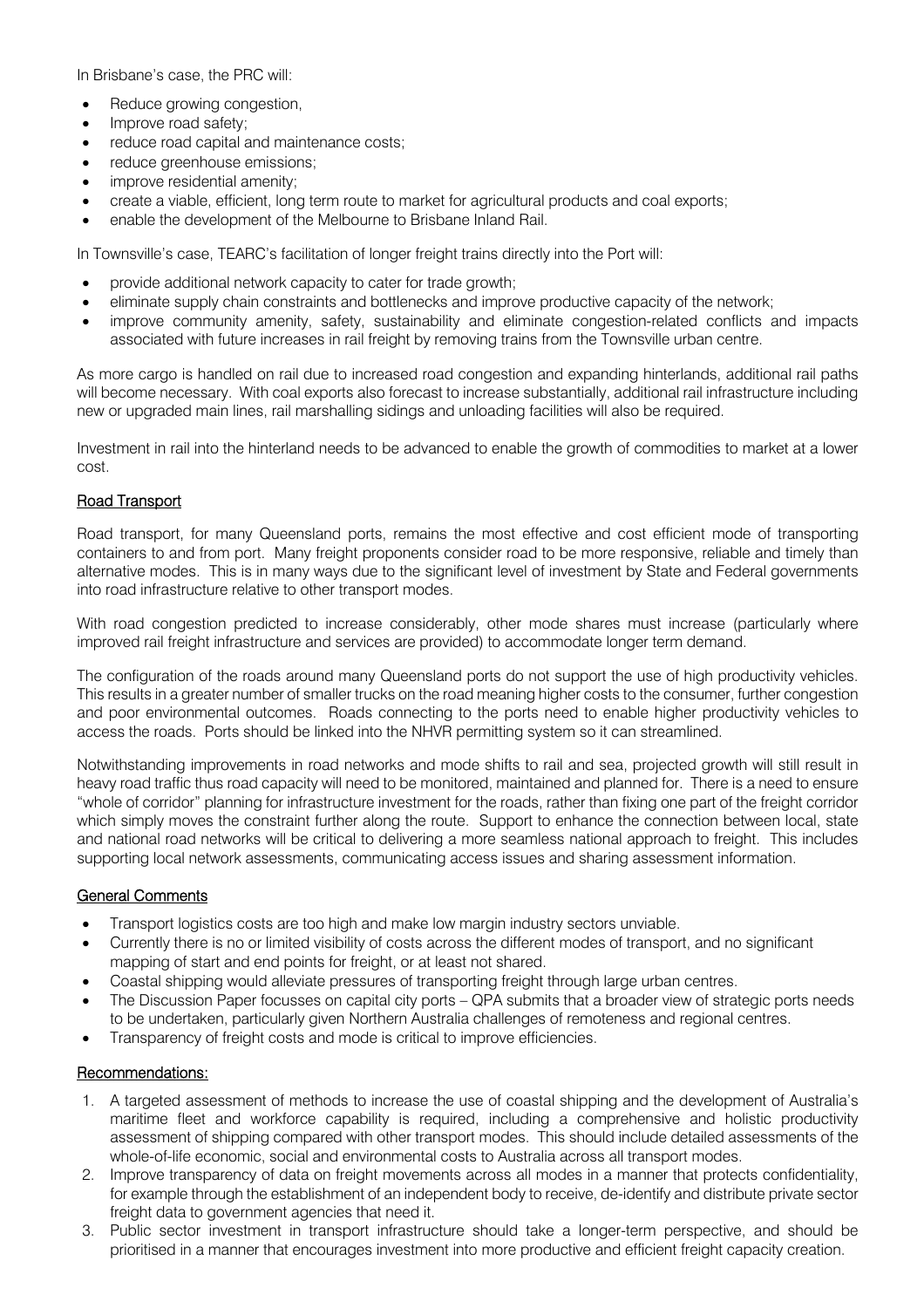#### Urban Growth Pressures

Urban growth and the pattern of increased urbanisation around waterfronts places significant pressures on port operations and future expansions necessary to cater for freight growth. The nationally significant nature of ports makes it essential that ports and supply chain corridors are protected so they can service communities and facilitate economic growth.

A port's footprint must be strategically accommodated in local, regional and state planning to avoid the consequences of unfettered urban growth.

In Queensland, Port Master Plans are required for the Port of Brisbane, and for Great Barrier Reef Priority Ports to protect ports from urban encroachment and to support expansion of freight pathways.

Northern Queensland is also home to more than 70% of the population of Northern Australia, with extensive distances between regional centres in Northern Australia and capital cities. It is important that freight planning consider the most efficient ways to service and support regional centres, particularly in Northern Australia. Distribution hubs, shared by major retailers, could be suited to regional locations through a hub and spoke model, which would also assist in reducing congestion challenges in capital centres.

#### Recommendations:

- 1. Ensure protection of ports, channels and supply chain corridors to enable future growth.
- 2. Priority transport corridors and precincts preserved across all jurisdictions.
- 3. Coastal shipping should be utilised to avoid heavily congested road routes through capital cities.
- 4. The benefits of regional locations for distribution centres through a hub and spoke model should be considered.

#### Port Corridor Pressures

It is essential that strategic freight corridors (sea, rail and road) to ports are identified and protected for future growth.

Sea channels must be protected to ensure that freight is able to be imported and exported. The critical nature of these assets in strategic ports, and the need to assure future dredging to maintain access and expand access as vessel sizes increase, needs to be reflected as a national priority. Increasing trade is driving increased shipping efficiencies through use of longer, wider and deeper vessels.

The need to accommodate bigger ships is not confined to Queensland Ports. Specific challenges do, however, existing in Queensland Great Barrier Ports due to State and Federal government imposed bans on sea placement of capital dredge material. This is of particular relevance to planned shipping channel works in Cairns, Gladstone and Townsville Ports. If inaction results in vessel restrictions, the economic impact and flow-on effects to freight networks will be significant.

Current freight rail access is constrained by low infrastructure standards (axle loads, train length and structure clearances) and availability of train paths, a combination of needing to share sections with passenger trains and severe capacity constraints. Rail has struggled to provide effective service with road significantly increasing its market share. Major investments into the road network and the upgrading of major links to accommodate high productivity vehicles has significantly contributed to this loss of rail mode share. In Brisbane Port, for example, less than 3% of containers are transported on rail.

While some modal shift of freight is required to alleviate congestion, trucking will always remain a vital mode for freight movement to and from ports. Higher Productivity Vehicles (HPVs) provide significant efficiencies for transport of freight to and from ports, however the benefits of using these vehicles is often constrained due to differing jurisdictions of road connections, resulting in permitting inefficiencies and a disconnect in infrastructure investments to facilitate their movement.

## Recommendations:

- 1. Ensure that sea channels are able to be effectively maintained into the future to ensure safe and reliable access for shipping, and that channel expansions to cater for bigger ships are recognised as a national priority.
- 2. A national framework of freight corridor protection to and from ports is required to guide coordinated and meaningful planning, permitting and investment across these corridors by ports and all levels of government. This framework should thoroughly assess the benefits of different modes, and encourage the most productive and efficient mode of transport for freight movement.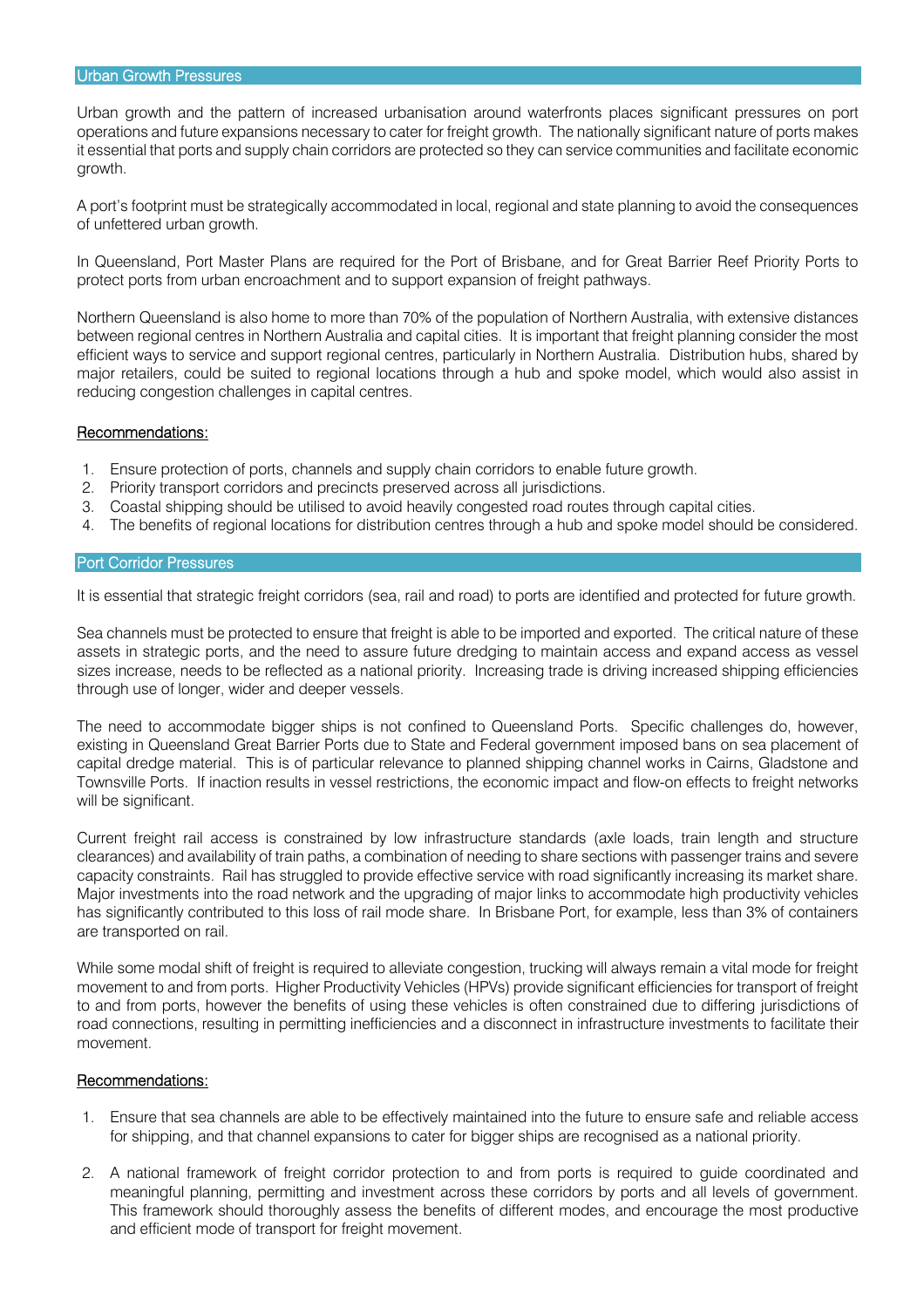## End to End Supply Chain Integration and Regulation

Lack of supply chain visibility across transport modes generates inefficiencies and costs to freight owners and end users. This is due to poor, inefficient or incompatible interfaces between systems and organisations within supply chains, over-reliance on manual transactions and lack of data standards and inter-operability between systems as most supply chains comprise a number of independent entities which are required to interface with each other. The inefficiencies of IMEX container supply chains are a good example because of the number of organisations involved – importers, exporters, forwarders, customs brokers, stevedores, shipping lines, road and rail transporters, container parks, regulators such as ABF and quarantine.

The adoption of Heavy Vehicle National Law (HVNL) and the creation of the NHVR was a good initiative to provide a national approach to the regulation of heavy vehicles and reduce the impact of jurisdictional differences in relation to regulation and access. However there are a number of inefficiencies in the system and still some off getting meaningful benefits

It is essential that end-to-end supply chains are identified, planned and protected.

A key case in point is the Inland Rail proposal for railing freight between Brisbane and Melbourne. This \$10 billion project – the Federal Government's largest rail infrastructure project in a century – fails to include a connection directly to the Port of Brisbane (the current proposals stops at Acacia Ridge, 38 kilometre away from the port). It is essential that this missing link is addressed as a priority, in particular ensuring that the land corridor is preserved in order to realise the benefits of the Inland Rail project.

The Mount Isa to Townsville rail line has provided a connection for one of the world's largest base minerals provinces to export through Townsville Port. An 8 kilometre Townsville Eastern Access Rail Corridor is proposed to connect this line and the North Coast Line directly to the port, avoiding the urban centre of Townsville. A Business Case is currently being developed for this rail link.

## Recommendations:

- 1. Develop a Port Community System/Port Information System, a key port IT infrastructure system to assist stakeholders reduce supply chain costs.
- 2. Ensure that corridor preservation, acquisition and investments for freight infrastructure extend the full extent of supply chains to so that the full benefits of investment are realised.
- 3. Strengthen relationships between all levels of governments and states for delivery of efficient, cost effective supply chains and avoidance of duplication.
- 4. Streamline and simplify access and permit requirements under the NHVR by reducing the number and class of vehicles which require permits and reduce the time allowed for road managers to consent to access requests.

## **Air Freight Market**

Approximately 500,000 tonnes of freight in Queensland is moved by air each year. While the volume of freight moved by air is small (less than 1% of freight by mode), air freight is critical for time sensitive cargo and high value items to reach markets.

Often initial exports of perishable and high value goods by air freight leads to establishment of new markets that will support increased volumes of product via sea transport. Carrying freight by air also helps make air routes viable that would otherwise not be on passenger numbers alone. This is particularly important in regional centres, such as in Northern Australia, where population presents challenges in achieving volumes. With both modes available for freight, exporters can spread the risk between both modes for some commodities.

## Recommendations:

1. With the synergies that exist between air ports and sea ports, shared resources such as customs, quarantine, border security, cold storage facilities, treatments (e.g. irradiation) and freight handling facilities should be investigated. These synergies extend across freight as well as other industries such as cruise shipping.